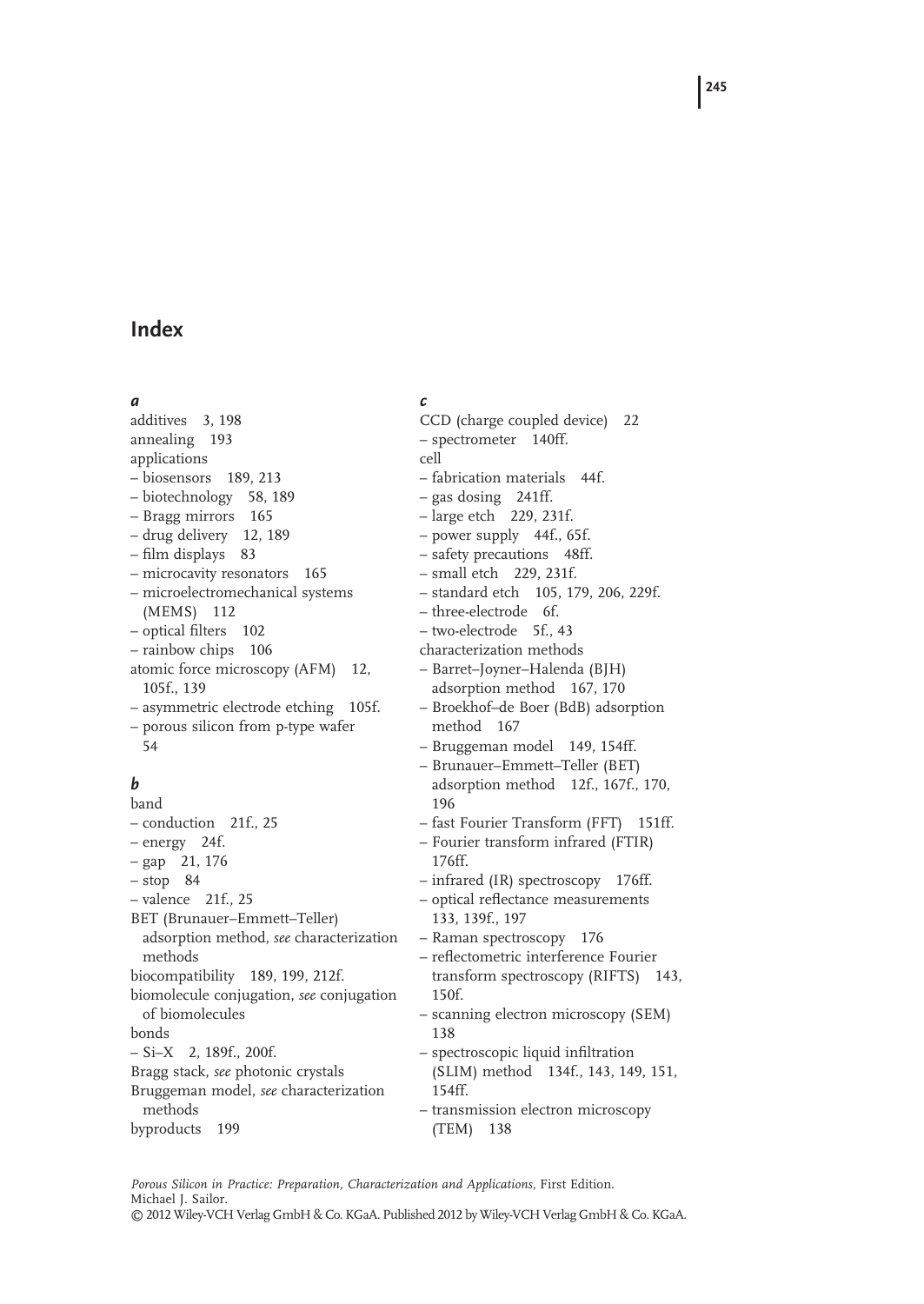**246** *Index*

charge – carriers 21f., 36, 175 – carrier recombination 24, 175 – transport 26 – tunneling 57 cleaning silicon wafers 51 conductivity 21, 24, 57 conjugation of biomolecules – attachment of PEG 212f. – biomodification of hydrocarbonized porous silicon 213f. – carbodiimide coupling reagents 211f. – silanol-based coupling 215ff. contact angle 203, 205, 215 cracks 59, 105, 189, 198 crystal face selectivity 18 current – blocked 29, 63 – corrosion 17 – density 16, 19, 27, 48, 58f., 92 – leakage 27 – photo- 29 current–potential curve 7, 10 current – reverse saturation 27, 29 – time-programmable 78f., 81f. – –time waveform 100ff. current–voltage curve 26 current source 46f. – voltage-programmable 79, 81f. crystalline silicon, *see* silicon

## *d*

DAC (digital to analog converter) 78f. diode – ideal law 27, 29 – photo- 22 – Schottky 36f. dissolution – electrochemical 13 – silicon 2 – silicon oxide in basic media 3 – silicon oxide in HF solutions 3, 121 DMM (digital multimeter) 38, 57f. dopants 22f., 30 – density 92 – segregation 59 doped – highly 13f., 79, 85, 88, 94, 107f., 122ff. – low- 79 – n-type 13f., 19, 23, 25, 37ff. – p-type 8, 13, 23, 25, 37ff.

### *e*

electric field distribution 18 electrochemical – anaerobic 206 – anodization 68 – corrosion reaction 3, 6, 8f., 16, 27 electrochemical etching 5, 8, 16, 57 – catalyzed 73 – metal-assisted stain etch 73f, 74ff. – photoetching 111f. – power supply 78ff. – programmed 78ff. – reaction stoichiometry 17, 56 – reliability 72 – reproducibility 61, 72 – side 105f. – stain 68, 193 – time resolution 79f. – waveform superposition method 104 electrochemical – grafting 206f. electrocorrosion reaction, *see* electrochemical corrosion reaction electrode  $-$  asymmetric configuration 104ff. – counter- 6, 8, 10, 26, 44, 59, 69, 104ff.  $-$  gate 22 – reference 7 – saturated calomel 7 – working 6, 8, 59 electron 21ff. – –hole pairs 28, 59 – transfer kinetics 9, 192 electropolishing 7ff., 106 enthalpies 2 equilibrium constant 24 etch cell, *see* cell etching, *see* electrochemical etching

# *f*

Fabry–Pérot fringes 91, 101, 139, 143, 147, 150, 154f. – layer 145ff. Faraday's constant 56f. fast Fourier Transform (FFT), *see* characterization methods Fermi – energy 22 – level 21 flakes 59, 198 fluorescence spectra 174 freestanding films, see lift-off films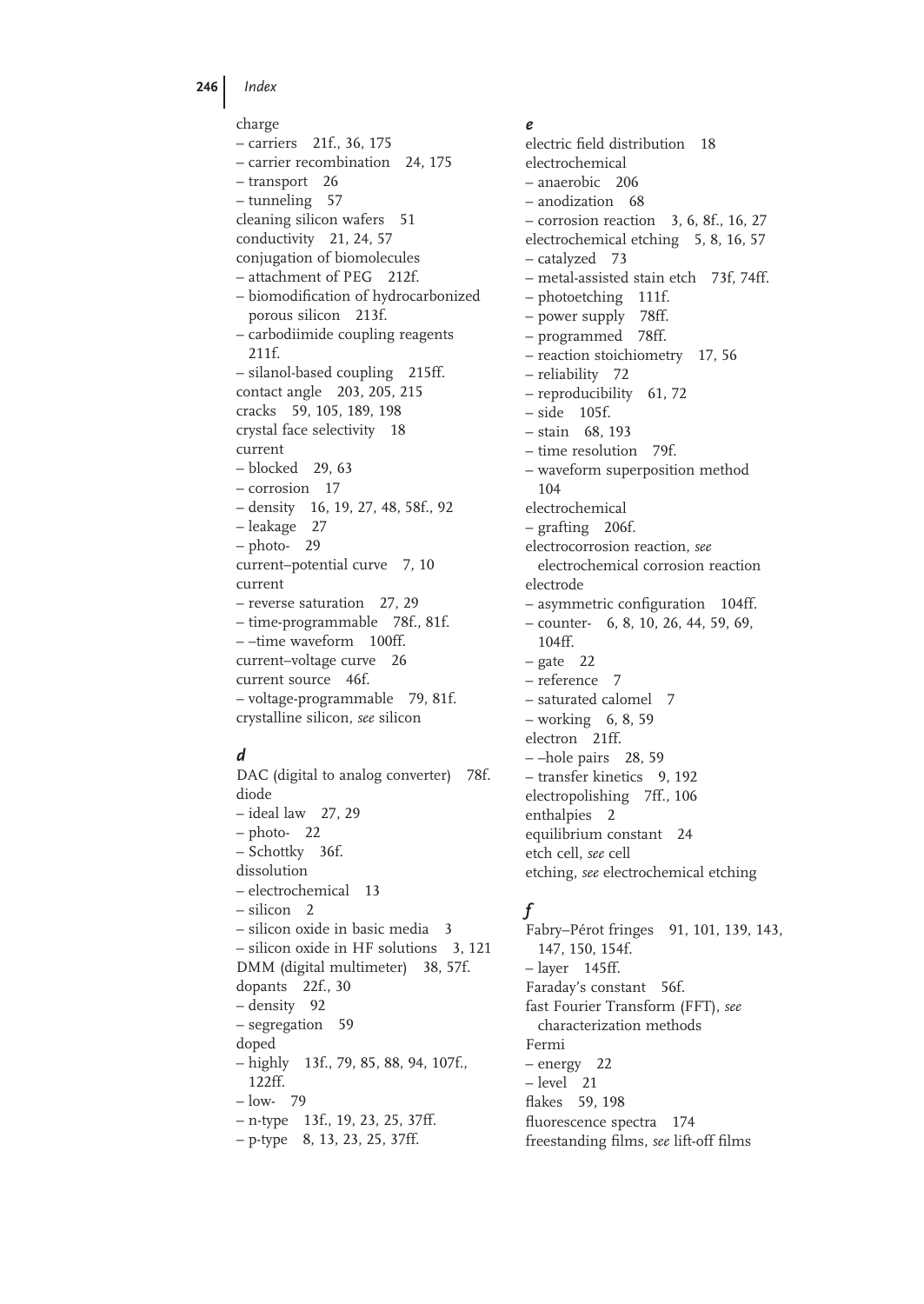## *g*

gas adsorption measurement 12f., 167f., 170, 196

## *h*

half-reactions 5ff. HF (hydrofluoric acid) 3 – electrolyte 5, 51 – safety precautions 48f., 235ff. hole 8, 10, 21ff. – conduction 22 – valence band 16f., 19 hot-probe method 36 hydrosilylation 200, 203f., 217f. – thermal 200, 203f. – microwave-assisted 204f.

## *i*

impurity 22f., 51 index of refraction 156ff. infrared (IR) spectroscopy, *see* characterization methods interface  $-$  air/porous silicon 91, 103, 144 – bio- 207 – passive 175 – pore/silicon 83 – semiconductor/electrolyte 25 – silicon/bulk silicon 103, 120, 144 – silicon/crystalline silicon 10, 13, 17, 91 – silicon/electrolyte 38, 63, 79 – silicon/metal 39 – silicon/porous silicon 103, 120, 144 – silicon/solution 104 interfacial transport 27 ionization constant 4

## *k*

Kelvin equation 168 Kohlraush–Williams–Watts stretched exponential model 174f.

## *l*

layer – double 71, 79, 84, 87, 150, 162ff. – multi- 71, 89f., 150 – refractive index 83, 88 – single 43, 101, 151, 162, 165 – spatially modulated 77ff. – transparent 144 lifetime – emission 174f. – nonexponential excited state 173f. lift-off films 10, 17, 121ff. – hydrogen-terminated 126 liquid junctions – current–voltage curve at n-type Si 28f. – current–voltage curve at p-type Si 26f. – energetics at n-type Si 28 – p-type Si 26f. luminescence – bands 172 – macroporous silicon 60ff.

### *m*

macropores 12ff. masks, *see* patterning mass transfer effects 59 mesopores 12ff. – double layer by programmed electrochemical etch 85ff. – preparation from a  $p^{++}$ -type wafer 53ff. metal-assisted etch, to form nanowires 73f. metallization reactions 218f. microparticles 120 micropores 12f., 53 Miller indices 18, 20 modulation – nanostructures 111 – porosity 83, 85, 95, 111 – refractive index 83f., 88

## *n*

nanocrystallites 59 nanofibers 209f. nanoparticles 73, 121, 196  $-$  core/shell (Si/SiO<sub>2</sub>) 126f. nanopores 123f. nanowires 57, 73, 73ff. – optical absorption spectra 170  $-$  quantum confinement 170 – vapor–liquid–solid (VLS) growth 74 Newton's rings 154 nucleophile 5, 17, 207 nucleophilic attack 18 Nyquist–Shannon theorem 80

## *o*

ohmic contact 38ff. – mechanical abrasion 40 – metal evaporation 39 open circuit potential (OCP) 8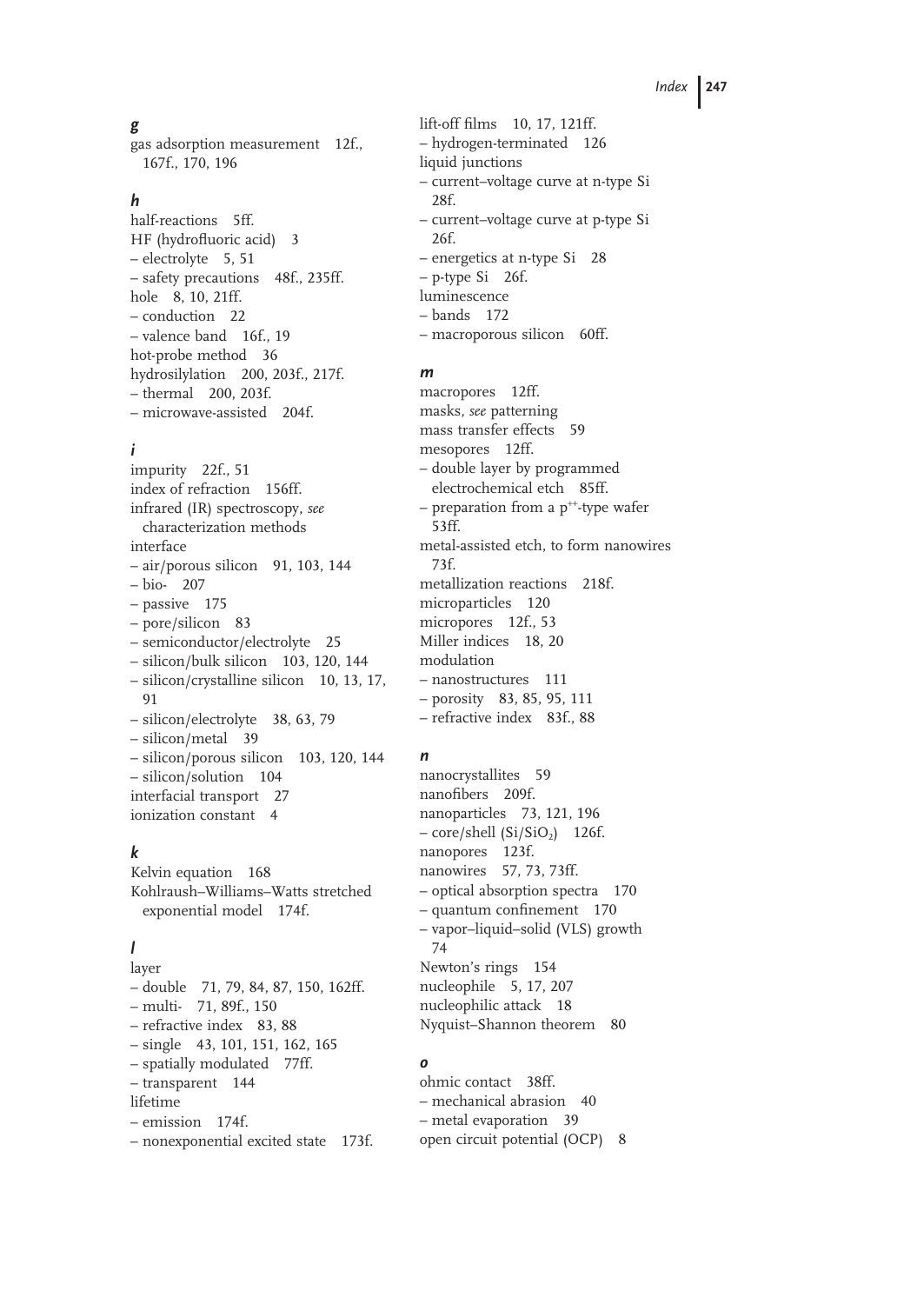**248** *Index*

oxidation

- aqueous solution 193ff.
- dimethyl sulfoxide (DMSO) 192, 195ff.
- four-electron electrochemical 8ff.
- gas-phase oxidants 190
- organic species 195
- rapid thermal (RTO) 192, 196
- two-electron electrochemical 8ff.
- thermal 164, 167, 192

## *p*

patterning 77, 108ff. – after etching approach 110 – before etching approach 110 – physical masks 108ff. – virtual masks 108, 112f. peeling 105 photoelectrochemical etching – back side illumination 69f., 111 – front side illumination 66ff. – n-type silicon wafer 65f. photoexcitation 22, 59, 63 photoluminescence (PL) 59, 120, 127, 170ff. – instrumentation 173 – mechanisms 171f. – steady-state spectra 170ff. – time-resolved spectra 173 – tunability 171 photonic devices 71, 80, 83ff.  $-$  Bragg reflector 96f. – Bragg stacks 83f., 94ff.  $-$  films 119ff. – microcavities 94f., 165 – multilayered 1-D 89  $-$  multi-line spectral filters 94f., 100f. – reflectivity spectrum 101, 103f. photoresist 109f. polarization memory 174 pore – bottoms 13 – branching 19 – crystallographic 18f. – current 19 – diameter 57, 77, 87, 104, 111 – expansion chemistry 197 – formation 13f. – modulation 83 – morphologies 13f., 18, 64, 67 – size 12, 58 – texture 14 porosity 4, 11, 87, 104ff. – average 88

– closed 12  $-$ -depth profile 103 – gradient 77, 85f., 104ff. – gravimetric determination 134ff. – high 105 – open 11, 155 – total 12 porous glass membrane 7

#### *q*

quantum confinement effects 18, 57, 59, 127, 170, 174, 176

#### *r*

recombination, *see* charge carrier reflectivity spectrum 101, 103f., 133 reflectometric interference Fourier transform spectroscopy (RIFTS), *see*  characterization methods reproducibility – electrochemical etching 57, 69 – thermal oxidation 189 resistivity – four-point experiment 30ff. – rugate filter 91 – silicon wafer 29f., 31ff. rugate filter 83ff. – color-graded 107f. – current–porosity 94 – refractive index–porosity 92f. – spectral band width 92ff. rugate spectral peak wavelength 88

### *s*

scanning electron microscopy (SEM) 12, 138f. – branched macroporous morphology 68 – cross-sectional 19, 68, 71, 138, 157 – double layer 84 – effect of dopant on pore texture 13 – effect of surface cleaning on pore morphology 60f. – high resolution (HR-SEM) 12 – n-type porous silicon 71 – photonic crystal particle 111 – plan-view imaging 139 – silicon nanowires 73 – stain-etched silicon powders 71 Schlenk line 200ff. Schottky barrier 36 silicon – band structure 20 – crystalline 3, 19, 191